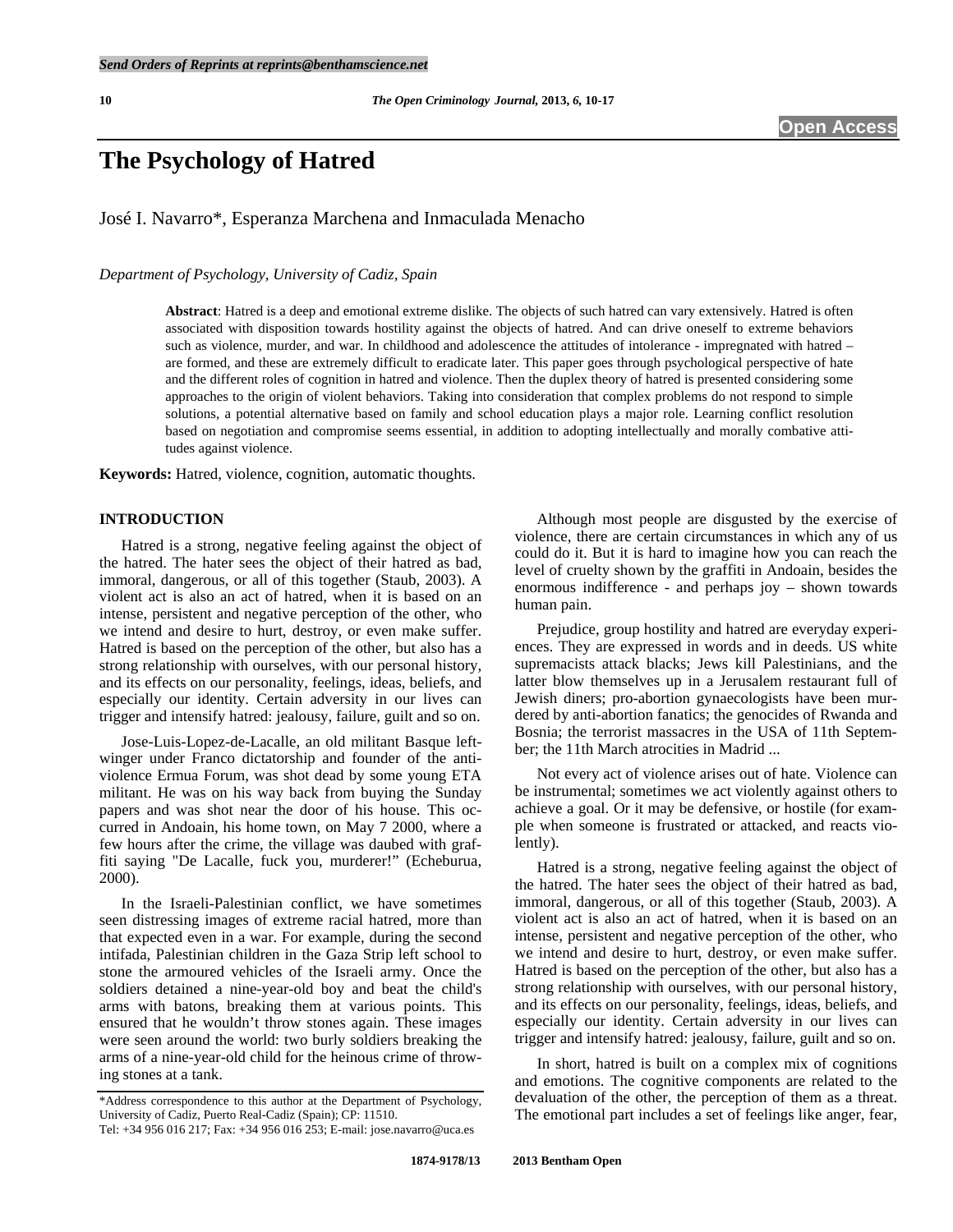distress, and hostility. Finally, another element related to hatred is a certain, sometimes crazy, sense that we are justified in acting against – or even eliminating – the object of our hate.

 In this paper we describe the development of hatred, and then explain relations between hatred, violence and anger: Finally how cognition establishes connection with emotions like the hate is explained.

# **EMPATHY AND VIOLENCE**

 When we are very young, we develop an ability to empathize, to put ourselves in the place of other people, as one of our emotional development mechanisms. That capacity allows us understand what others are feeling, and where their suffering or joy comes from. This feeling ends up being a conscious ethical commitment conscious ethical commitment (Caliskan & Boratav, 2011).

 Adults are intolerant towards violent behaviour in young children, and towards expressions of hatred towards others. Both at school and in the family, physically aggressive behaviours in children are usually punished by parents or teachers in one way or another. As we develop and gain language proficiency, we quickly learn that the spoken word sometimes has as disturbing an effect as a fist. Children soon learn that an insult is often as effective as a punch, or pulling your opponent's hair. This development can be so sophisticated that we even have gained some forms of verbal aggression of great subtlety, e.g. irony. It is said that Winston Churchill was once arguing in the British parliament with an opposition MP. At one moment, the MP got up from her seat and chided Churchill, saying:

- "Mr. Churchill, if I were your wife, I would make you a cup of poisoned tea."
	- To which Churchill answered
- "Madam, if I were your husband, I would drink it!"

 The emotional world of human symbolic keys also works on the basis of the development of what we have come to call *the theory of the mind* (Meltzoff, 2011). That's why we laugh at the story; we laugh at the irony. This theory suggests that others (the others) have a mental world of intentions and desires, which are not seen, but which we can guess; we can intuit. We have the ability to read that mental world. Today we know much more about the cognitive functioning of our brain, and it is clear that the cognitive components of our emotions are essential to understanding such emotions. Those people who, as a result of a particular pathology, lack *the theory of the mind* - as happens to autistic people, for example - teach us much about how we learn to read the emotions of others. This system full of symbolic codes allows us to express a lot of emotions that we would not otherwise exteriorize - something that autistic children find particularly difficult (Shimoni, Weizman, Yoran, & Raviv 2012); so we get excited, and even feel panic, watching a movie, even knowing it's fiction; or we identify with a character in the novel we are reading. Clearly it is not the same being the protagonist of an emotional situation as being a spectator, but the symbolic processes that are triggered whilst being a spectator help us dilute or exteriorize many of our emotions, which is essential for our mental balance. Autistic children lack or are deficient in these symbolic encoding mechanisms, hence their emotional reactions are very sketchy, unpredictable, and sometimes aggressive, even towards themselves.

 The theory of the mind also allows us to have anticipation schema, i.e., we have some ability to predict the future. So, today at 5 pm, Dr. Vicente Garrido has a lecture, therefore he is likely to be in the classroom afterwards; there is no course on Thursday, then students likely will not be there. My plane leaves for Cadiz this afternoon, so I'll be at the airport, and so on. This is also related to other complex mental processes such as *prospective memory*, i.e. the ability to remember things we have planned previously: next Thursday I have an appointment with the dentist; at 9 I must take my pills; tomorrow I have a meeting at 11. This type of memory is severely impaired in patients with Alzheimer's disease and other dementias. Anticipation schema give us more mental flexibility, which is why autistic children need order and inflexibility in their environment. When this order is modified, it is very distressing for them because order allows them to make their environment predictable.

### **HATRED DEVELOPMENT**

 Sometimes intense violence develops gradually (Salzinger, Feldman, & Stockhammer, 2002). Hatred also develops step by step. When a person does harm to another (for example, one partner hits the other), or members of a group harm another group which is slightly different (e.g. discriminating against someone in an educational setting, or exploiting someone at work), feelings of hatred may start to develop.

 One of the characteristics of hatred is the need to devalue the victim more and more (Staub, 2005). At the end of the process, the object of the hatred loses all moral or human consideration in the eyes of the hater. When hatred intensifies, a certain fanatical obligation to get rid of the person or group that is the object of the hatred can easily arise (Opotow, 1990). Getting rid of that person sometimes means inflicting considerable damage or, taking it to an extreme, physical disappearance or murder: a frequent recourse in situations of intense hatred. In the end, it can produce a reversal of the moral code: killing the hated person or group is a right. The history of mankind is full of such examples: deportations of potential enemies by Stalin; ethnic cleansing in the Balkans war; the many cases of domestic violence ending in the murder of the partner.

 There are two factors at the root of hatred: the devaluation of the victim and the ideology of the hater. Both of these factors mould and expand hatred. They reduce empathy, because the hater moves increasingly away from the object of their hatred. They remove obstacles that could limit our hatred towards others, by transforming our feelings into hatred. They not only change our ideas and feelings, but even the social norms that guide our behaviour towards the object of our hatred. The new behaviour ends up being accepted and normal; and institutions may even be created to promote and spread hatred. Palestinian children learn to hate Jews at school and Jewish radicals do the same with their children; Saharan children are taught to hate Moroccans;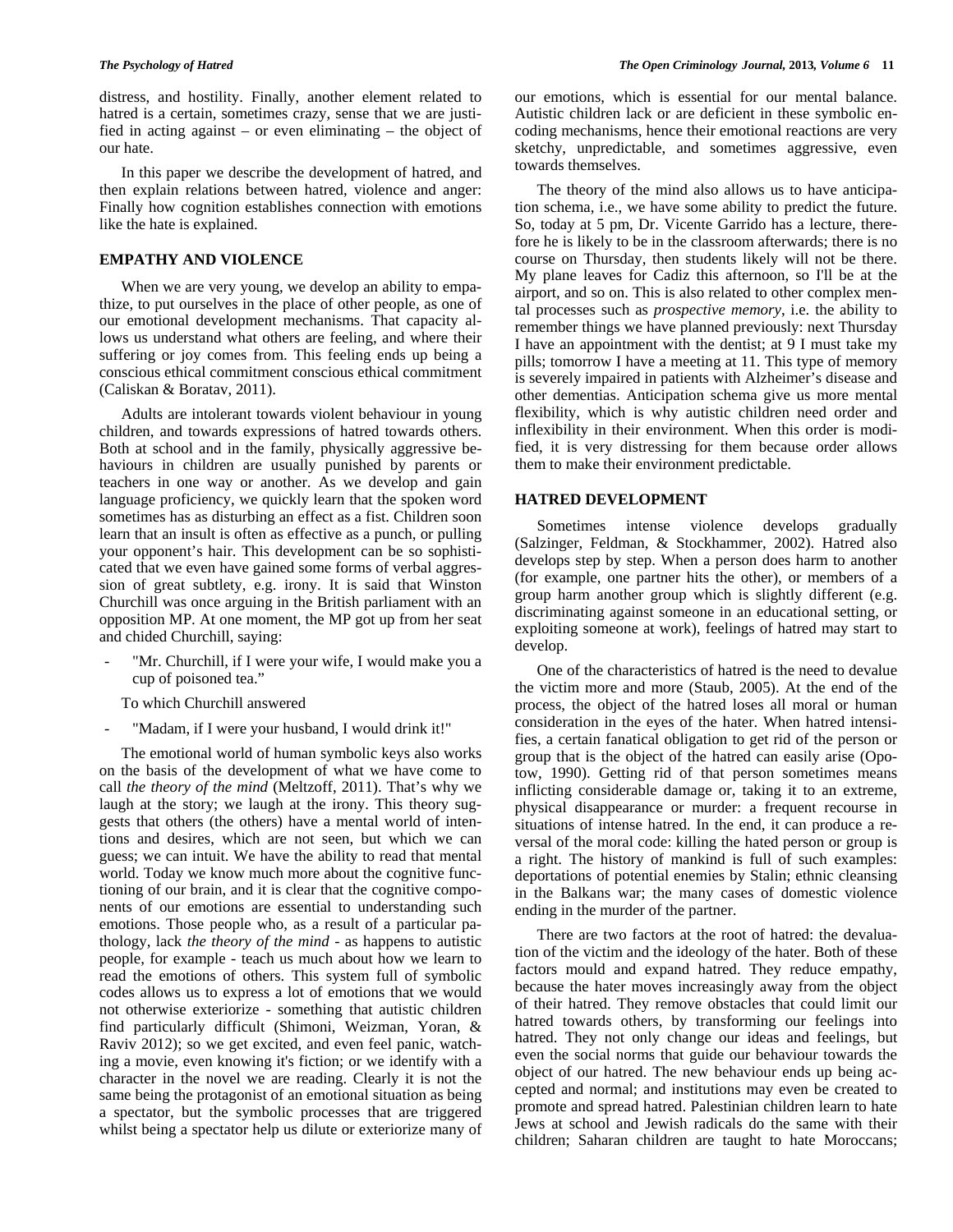sometimes in the Basque Ikastolas, history is distorted to justify the existence of the Spanish invaders. We could continue with examples from everywhere.

### **HATRED AS EMOTION**

 Anger is a complex emotion, and its formation is not simple. For example, Christianity has defended loving one another as a source of motivation to save the souls of nonbelievers. In fact, this implies devaluing the beliefs of nonbelievers (their faith is false, they are possessed by the devil ...). In the process of conversion to Christianity, we inflicted terrible cruelty on the "infidels", especially when they resisted (see Spaniards campaigns in America, the Crusades against the infidels). Resistance to Christianization increased feelings of devaluation towards the Indian infidel, and facilitated their discrimination and persecution ... all elements of the evolution of hate.

 Hatred can also be an individual matter. You can hate someone for the experiences we have had with him/her; the friend who betrayed us. And hatred can be shared as well. A terrorist cell or an ethnic, religious or political group share a vision, attitudes and feelings towards others. The example of anti-Semitic groups in Nazi Germany is particularly telling. The group dynamic forces the devaluation of the other; feelings become contagious; negative thoughts about the other are shared; and make it easier to hate. Negative feelings expressed by a crowd towards someone of a rival group (in football, for example), can escalate and trigger a collective response to the opposing group.

 Sometimes strong leadership can spark the fire of hatred. Ezekiel (2002) describes how leaders of the US White Supremacist group are very interested in power, but have very little interest in people, including their own followers, who are treated with great cynicism. Feelings of closeness or love are seen as indicators of weakness. In this process of the development of hatred that passes through devaluation of the other, discrimination, and violence against them, the followers come to identify with the leaders and the ideology they propagate. Once this occurs, hatred does not remain under the control of the leader. In these conditions, it is difficult to know where it will end. We consider the experience of the Rwandan genocide which lasted 100 days in 1994: 800,000 Tutsi (10% of the population of Rwanda) were killed at the hands of the Hutu majority.

### **THE ROLE OF COGNITION IN HATRED**

 When we consider the amount of violence between family members, the tragedy of the two World Wars and the many local ones, terrorist attacks or the genocides we have seen happen, we become aware that the harm that humans can do to each other represents a serious threat to us. Theorists from Freud to the present day have faced the difficult task of understanding the reason for hatred and violence (Post, 2005). In recent decades, the cognitive-behavioural perspective has provided a useful explanation, and the hope that it may lead to strategies for prevention and intervention.

 The cognitive perspective developed from the intuition that people's thoughts strongly influence their emotional responses and behaviour. Ideas of rejection, failure or

loss make us feel sad and we have a tendency to get carried away by such feelings. Ideas of achievement, success and approval from others encourage us to keep going. Ideas of danger or fear drive us to be anxious and to do something to prevent it. The thought of being wrong or of being mistreated produces anger and impels us to seek revenge. These ideas are floating in our minds, are involuntary, and sometimes are not recognized by people until a good therapist teaches them to look closely at these automatic thoughts (Beck, 2005). In short, thoughts sometimes trigger very strong emotional reactions, and have a significant impact on behaviour.

 Another interesting observation is that automatic thoughts play an important role in emotional problems, and are often completely out of proportion to the problem posed. They are usually disproportionate or exaggerated interpretations of actual events. Two factors make this possible:

1. Humans are subject to a high risk of errors in our thinking (cognitive distortions) that can have a major impact on how the individual interprets what happens. For example, people with a tendency to be angry tend to interpret what happens with other people in an egocentric way (Why does this have to happen to me?) and they often exaggerate the frequency of adverse events (She *never* shows me any respect)

2. We interpret what happens to us in terms of certain beliefs and preconceptions that we have gained from our previous experience. These may include certain unconditional beliefs (I am not important to anyone), others are conditioned (If I do not make myself respected, I am no-one), or interpersonal strategies (I have to make people respect me).

 These beliefs lie dormant until a major event occurs, and they then trigger and shape our behaviour. These dysfunctional beliefs may influence what aspects of a situation we focus on more; how we interpret that experience; and how we respond to it.

 Clinical observations show that in patients who are led by their exaggerations and misinterpretations, emotional reactions and behaviour are in proportion to these distortions of their thoughts. However, when they learn to focus their attention on their automatic thoughts, to look at them with a critical eye, and intentionally replace them with more realistic ones, they start to take advantage of and learn to deal with their emotional problems (Fig. **1**). For example, when a mother who is easily provoked by her children can recognize her thinking: "My kids are bad, they make my life hell, I have to punish them", and replace it with: "They behave like all children of their age", she may experience that her anger is less intense and disappears more quickly.

 Ultimately the emerging cognitive model of patient observation and research suggests that ideas are an important element of a cycle in which thoughts influence feelings and these influence behaviour, and that these actions then influence feelings and thoughts (Anderson, Carnagey, & Eubanks, 2003). It is not correct to assert that thoughts cause feelings, and in turn reactions.

 Some of these cognitive distortions are very common and can trigger feelings of hatred and extremely violent reactive behaviours. Let us consider some of the most common: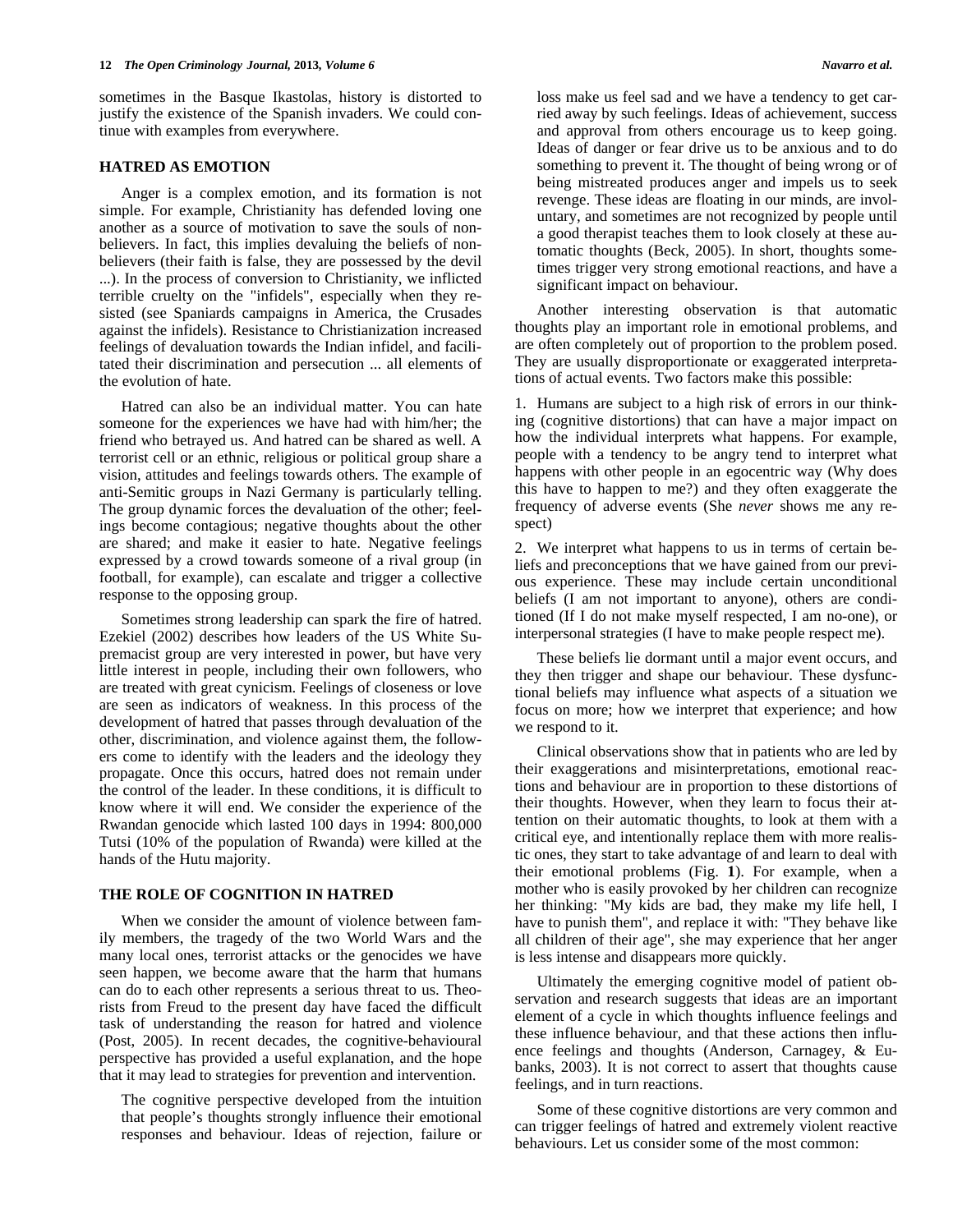

**Fig. (1).** The automatic thoughts cycle (after Beck & Pretzer, 2005, p. 70).

 *Overgeneralization*: a particular event is perceived as characteristic of life in general, not just one event of many. For example, concluding that a single nasty response shows that his wife does not care about him at all, even though on many other occasions she has been attentive and considerate to him.

 *Read the thought*: assuming that one knows what the other is thinking, or how they will react, despite having little or no evidence for it. For example, "He is going to leave me, I know it" and act as if it were definitely true.

 *Emotional reasoning*: assuming one's emotional reactions necessarily reflect a real situation. For example, concluding that because you feel desperate at one point, the situation is really desperate.

 *Customization*: assuming that one is the cause of an event, when in fact there are many other factors responsible. For example, "He was not very nice to me today, he must be angry with me," without considering different factors that could have affected his mood that day.

 *Maximization or minimization*: treating some aspects of the situation, personal characteristics and experiences as trivial and others as very important, regardless of their actual significance. For example, "I know that people respect my work, but it does not matter because my wife does not respect me in the least."

 *Catastrophic thinking*: treating current negative events as catastrophic, without putting them into perspective. For example, thinking "Oh my God, I've got a lump in my breast, I'm sure I have cancer and I'm going to die like my neighbour."

# **A COGNITIVE MODEL**

 The cognitive perspective may explain why the mother who is tense ends up angry with her child, but it is not so good at helping us understand hatred and violence. We all feel angry from time to time, but this momentary experience

does not end in an episode of hatred and violence. Most people who are very angry about their work, their relationships with their family or with their friends do not end up hitting them or shooting wildly at anything that moves.

 In 2000, at Columbine High School, Colorado (USA) two teenagers committed what is called a mass murder against their peers and teachers at their own school. It was a long-planned action as the police later discovered, that could have been even more tragic than it was.

 What happens so that we can convince ourselves of the legitimacy of our violent response? Family violence can be a excellent frame to explain why this response occurs. The following sequence summarizes how domestic violence may occur (Fig. **2**):

 If the man interprets his wife's comments in a way that makes him feel undermined, hurt or misunderstood, this creates stress or self dislike. If he interprets her behaviour as unjustified and inexcusable, he will probably feel like a victim of his wife's abuse, he will feel angry, and it will be easier to be driven to suppress and punish her. The greater amount of cognition in that direction, the more convinced he will be of the legitimacy of a violent response and the more likely he will be to respond in that way (Beck, 2002).

 There is "hot" violence and "cold" violence. The first is associated with an episode of anger or rage, but has no planning or preparation. The individual feels hostility towards the victim and this makes a violent response more likely. In many situations of "hot" violence, both the perpetrator and the victim often view violence as justified. So when an individual or group feels it has been maligned, damaged, or has suffered coercion, deceit, or corruption by another, the answer is an impulse to commit violence, revenge, or destruction of the source of corruption. In addition, there are beliefs that increase and further justify such reactions: "Do not get angry, act", "God is on our side", "It's them or us", and may increase the perception that violence is necessary and justified. When the individual is demonized (different, infidel,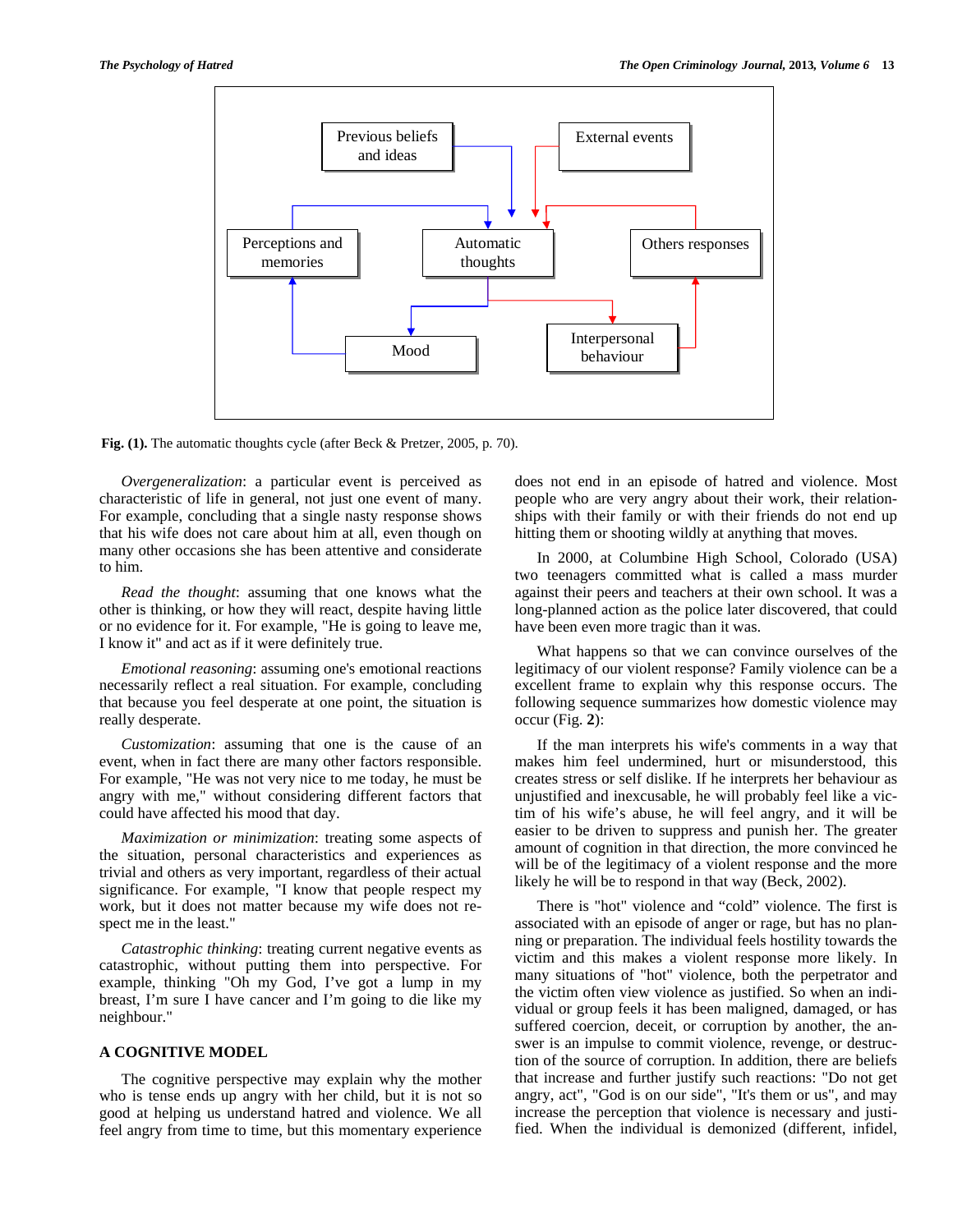

**Fig. (2).** Legitimacy of our violent response sequence (after Beck & Pretzer, 2005, p. 70).

foreigner, subhuman, etc), the violent feeling intensifies and inhibitions towards violence and murder are reduced. When one is "hot", i.e. angry or irate, thinking becomes more polarized, inhibitions are reduced, and violent impulses increase. Often, the result of this state is disastrous. "In the heat of the moment": individuals or groups in this state can commit violent acts which later they deeply regret. For example, a slight accident or altercation when driving may end in a highly violent incident, and more so if there are weapons involved.

 Many of these factors are also involved in so called "cold" violence, the result of preparation and planning. Here the perception (realistic or not) is that we are constantly under pressure, damaged, coerced, corrupted, so the desire for revenge is constant. The mind of the terrorist, of the genocide, or of those who commit acts of violence against people who they do not know show a number of cognitive distortions, such as *overgeneralization* (a characteristic of one group member is considered to be possessed by all members, for example the outbreak of violence against Moroccans in El Ejido (Spain) in 2000, after the attempted rape of a girl by a Maghreb). Or *dichotomous thinking*: they are bad, we are good. Or thinking with *tunnel vision*: we focus on one aspect of the problem, ignoring the information and experiences that contradict our view.

 *Dichotomous thinking* combined with the demonization of the other comprises a self image of the other which is really explosive. This image then feeds back to the hater making the perception of the other as a demon even stronger. Sometimes the cultural or family context feeds these tendencies to dehumanize the enemy, making it easier for hatred to persist and violence to be used. Belonging to a sub group that promulgates hatred and violence against the enemy reinforces these distortions even more. As Echeburúa (2000) noted, pro-ETA youth gangs are cliques where there is no place for ideas, beliefs or opinions that contradict their position on political violence; everything is part of vicious circle, with no beginning and no end. Individual experiences, cognitive distortions and ideology can lead to hatred and violence when conditions are favourable.

# **BEYOND STERNBERG'S THEORY OF HATE**

 R. Sternberg has recently reflected on hatred from a strictly psychological point of view. He developed his *duplex theory of hatred* (Sternberg, 2005, p. 69) whose basic tenets are:

1. Hatred is psychologically related to love.

 2. Hatred is not the opposite of love, nor is it the absence of love. Their relationship is quite complex.

 3. Hatred, like love, has its origins in personal stories that characterize our emotions.

 4. Hatred, like love, can be described as a triangular structure whose origin is these personal stories: the components of the structure are the negation of intimacy, passion and commitment.

 5. Hatred is one of the major mechanisms that triggers acts of great violence (massacres, terrorism, and genocide).

 As we saw above, the components of hatred are the negation of intimacy (distance), passion and commitment.

 *Distancing* or denial of intimacy in hatred leads to repulsion and aversion to the other. Intimacy seeks a connection with the other. Its denial seeks detachment. We need to distance ourselves from the other to repudiate them. This repulsion may arise from certain characteristics of the person (racial, religious) or actions (treachery, deceit), or propaganda extolling certain characteristics or actions and thus turning the other into sub human or inhuman. Like intimacy in love, in hatred these feelings tend to develop slowly and disappear slowly.

 *Passion* in hatred can arouse feelings of anger and fear. This fear or anger is manifested intensely like a response to a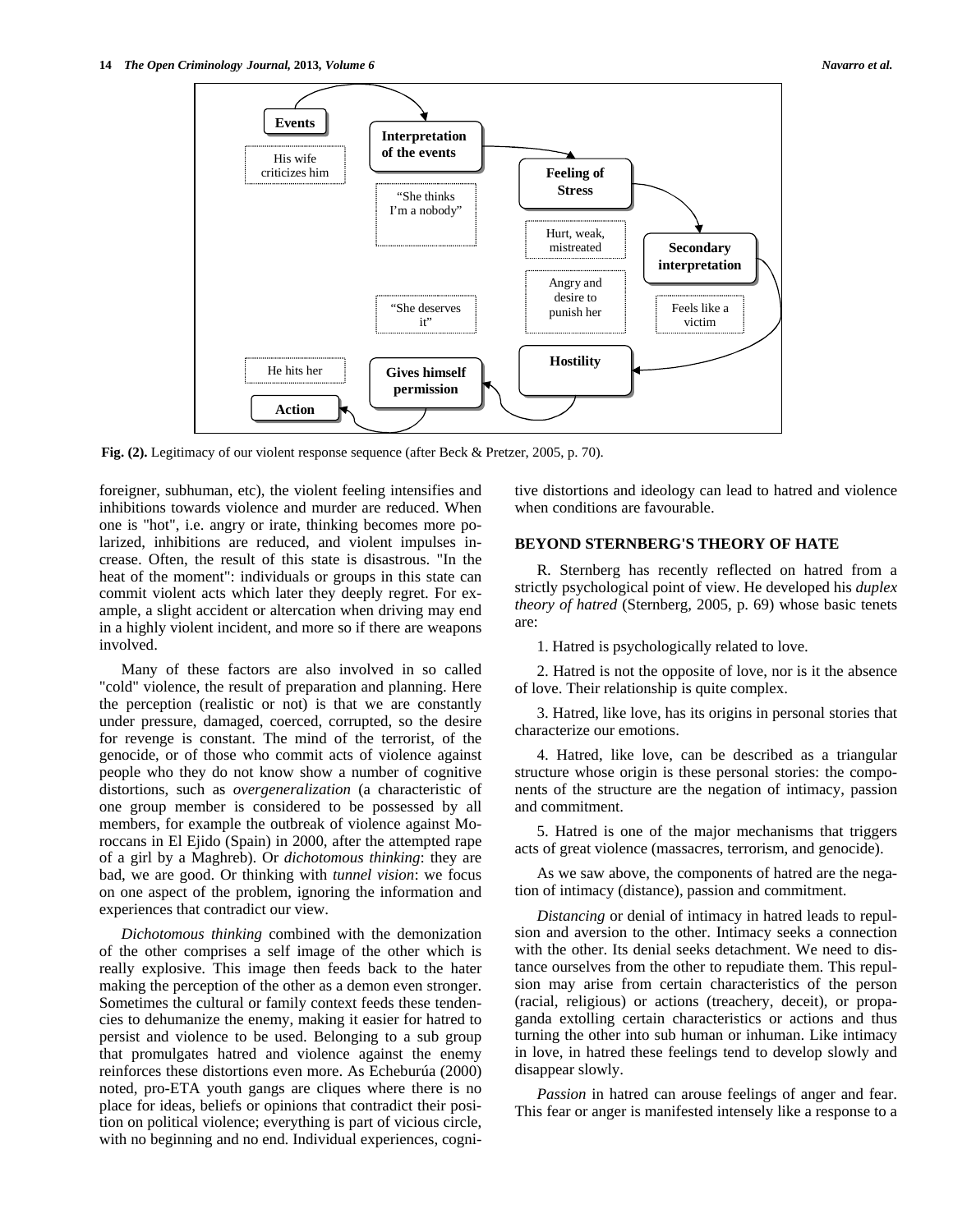threat. It appears as an immediate response to avoid a perceived threat.

 *Commitment* in hatred is characterized by ideas of devaluation and reduction of the human characteristics of an individual or group. The goal of those who promote hatred of the other is precisely to get their group to perceive the other as sub human and to devalue him or her. Sometimes this is achieved through organized schemes of "education", even at school; it is authentic brainwashing.

 The combination of these three components form different types of hatred (seven) described in nominal categories. Some types may overlap with one another:

 1. Accepted hatred. Denial of intimacy only. The hater hates the other, but does not want to act against him.

 2. Hot hatred. Only passion (anger, fear). Extreme feelings of hatred toward someone who is seen as threatening; the reaction may be to attack or escape. A traffic incident can be an example of this hot hatred.

 3. Cold hatred. Only feelings of devaluation or commitment. Something is wrong with the members of the hated group. We have been indoctrinated to characterize this group as the axis of evil, or the evil empire, as the USSR was called.

 4. Burning hatred. There is commitment and passion. Characteristic of the hatred towards a group. They are seen as sub human or inhuman and threatening, and something must be done to reduce that threat. The hated group may change from time to time.

 5. Simmering hatred. There is denial of intimacy and devaluation of commitment. The individual is seen as unpleasant and always will be. Premeditated killings are sometimes a result of this hatred.

 6. Furious hatred. There is passion and devaluation of commitment. There is a feeling of revenge towards the person. These people have always been a threat and always will be. Mass violence often has this feature.

 7. All-embracing hatred. There is denial of intimacy, devaluation of commitment and passion. The result is the need to annihilate the other.

 Hatred is related to other psychological constructs. It may be motivated by feelings of envy, or jealousy. Intelligent people are not excluded from feeling hatred, despite it being a useless feeling, and harming the very person who hates. Stalin and Milosevic certainly were smart people, despite unleashing planned and conscious massacres. It does not seem compatible with wisdom, because this always involves a balance between personal and interpersonal interests, serves the common good and transcends individual interests. People involved in feelings of hatred that cause harm to others intentionally, are not able to experience those feelings of inter and intra personal appreciation.

 The question to ask ourselves is how a person feeling such intense hatred can live with himself. And the answer is that in asking this question, we confuse the roles such people play. A murderer can come away from an act of ethnic cleansing, and then be a loving husband and a good father to his children. Such people morally disengage from their actions and create excuses for the hatred they feel, or the suffering that they have consciously caused.

# **HATE AND VIOLENCE**

 The Penal Code describes punishable behaviour at a specific time and place, but does not really serve to regulate human behaviour. What prevents the breaking of the valid rules of coexistence is *moral consciousness* (Garrido, 2005). When you have this kind of consciousness, going against an ethical principle causes an unpleasant sensation, a kind of inner unrest. This can be considered a certain sense of guilt or shame for what has been done. Guilt therefore has an adaptive function, and its purpose is to avoid situations that generate it, or help us to use behavioural repair strategies to avoid remorse.

 Clearly this process is disturbed in violent people. And one of the mechanisms of this disturbance is related to *fanaticism*, blind adherence, uncritical thinking, a dogmatic idea excluding all information that is inconsistent with the dogma. Fanaticism dilutes empathy, awareness of others' suffering, and feelings of guilt towards the object of our hatred. Fanaticism can defend ideas which are widespread in an area of political radicalism such as "the socialization of suffering." Behind this attitude lies the failure of the construction of empathy in the individual. Sometimes crazy ideas, classed as blind faith, involve the over-valuation of an idea which has a special place in these people's cognitive framework, and which modulates their life emotionally. It also uncritically directs their behaviour, both violent (which finds its excuse and justification in such ideas) and nonviolent. Violence and fanaticism are inseparable travelling companions. Not only are they so in the absolute certainty of the truth, but also in the need to impose it because there is no other. And if this imposition causes pain to others, it is undervalued, collateral damage; a necessary evil justifying a higher end. Furthermore, fanaticism helps violent people survive, without being tormented by feelings of guilt.

 The violent fanatic is also a member of a micro social group where his/her crazy ideas feed. Group members live almost exclusively linked together. Fanaticism is not usually found among the best educated people, given that it is incompatible with critical judgment (Echeburua, Corral, & Amor, 2003). The fanatic lives in a "niche" without being touched by logical reasoning. Sometimes only the experience of very dramatic life circumstances can break this irrational shell, such as the violent death of a group member, years in prison ... and not always. The result is a real example of brainwashing, accompanied by a nonexistent reality, which leads to the generation of hatred, and whose breeding ground Echeburúa (2000, p. 11) has summarized exceptionally well:

 1. *Some psychological risk factors*: emotional immaturity and dependence, impulsiveness and the seeking of strong sensations in many teenagers. And in some cases in a paranoid personality, whose characteristics are well defined: rigidity of thought, pathological mistrust, emotional poverty, excessive aggressiveness and excessive pride.

 2. *The accumulation of personal frustration*, generating poor self-esteem. He/She blames others for this accumulation of misfortunes and enters a moral vacuum. In this con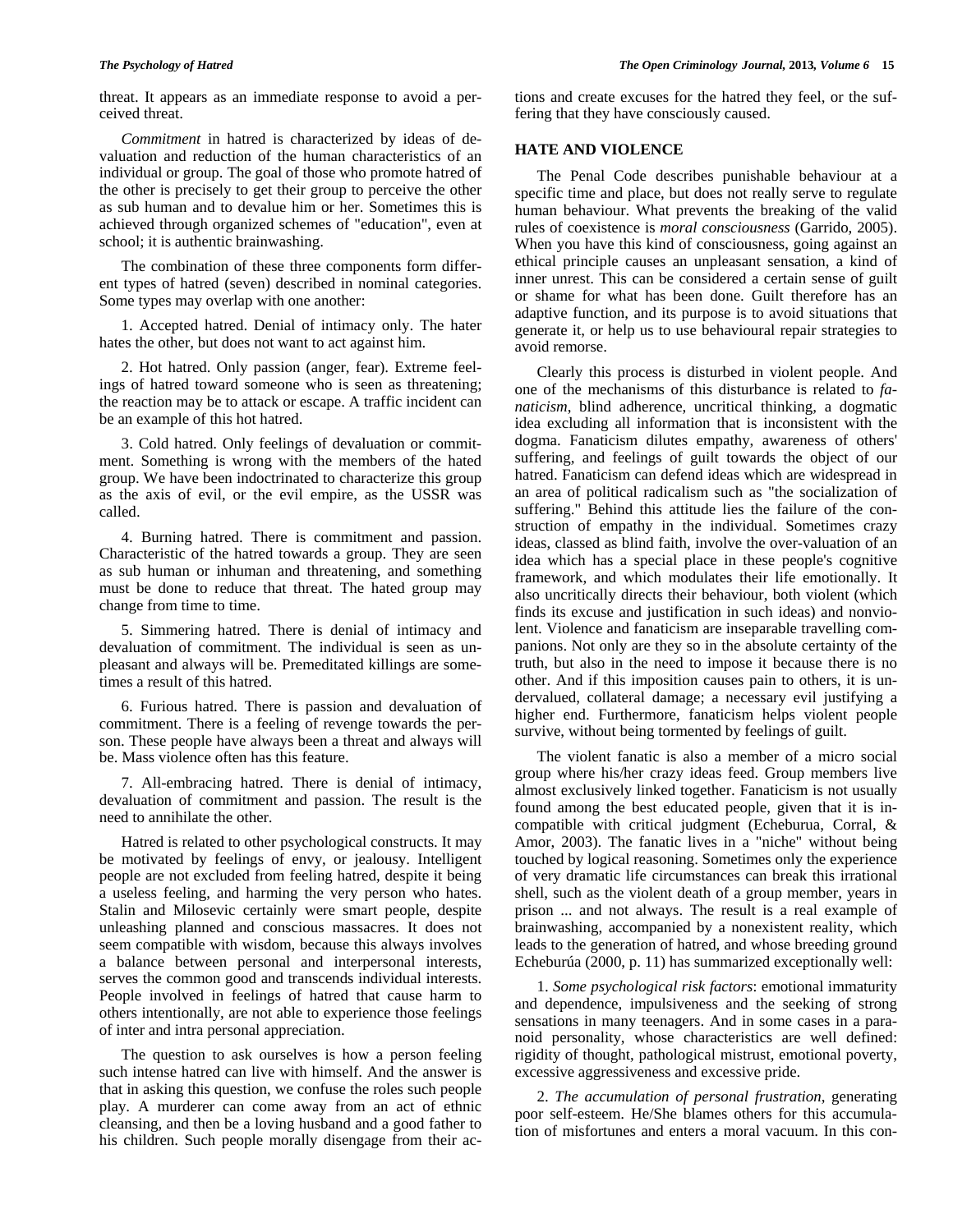text, it can be very attractive to go into a group where one is welcomed and valued, even praised and treated as a hero for behaving bravely (i.e., violently), especially when in your daily life (family, school, friends ...) you are mediocre. It is not uncommon to generate idealized expectations that violence and the "revolutionary" objective will solve existing personal problems.

 3. *The family and educational context* sometimes come together to provide a distorted reality, attributing problems to others ("It's all their fault"). Even more so when a member is in jail, and is classed as a hero in their environment.

 4. *The peer group*. They are emotionally contagious; they share behaviours and ideals that strengthen the bonds between them. The gang provides an organized context for their time, with specific activities where everyone participates and that make the person feel responsible and valued. That group is always the same: impervious to outside influences. They only go to certain places, only read certain information, participate in the same activities, have fun and even find a partner within the members of that group. That way there is no possible external contamination. In this context, some violent actions such as social vandalism generate great emotional excitement, and serve to obtain approval and social recognition of the group. There are few adverse consequences, because such vandalism often goes unpunished. It is no wonder that in this context, group members show more and more arrogance.

# **THE IRONY OF THE SOLUTIONS**

 Complex problems do not respond to simple solutions. So the alternatives are not easy. No doubt the family and school education plays a major role. In childhood and adolescence the attitudes of intolerance - impregnated with hatred – are formed, and these are extremely difficult to eradicate later. Learning conflict resolution based on negotiation and compromise seems essential, in addition to adopting intellectually and morally combative attitudes against violence.

 But things are not so easy. As Laporta (2006, p.12) noted, we are insistently asking schools and teachers to deal with our children in all aspects. We start early childhood education earlier and earlier, and demand access to childcare even in the holiday season. We increasingly use summer schools, camps, etc., demanding that schools remain open in order to "park" our children. Eating at home is an exception; it is unthinkable in today's urban society to have a family meal at midday. "At this rate, the family that our reactionary clergyman talks about will live with their children on public holidays and twenty days of summer holiday. The rest will simply be sleeping under the same roof. During this time they will be looked after by the teacher, who now will also take care of the new task of citizenship education", undoubtedly essential in order to learn to respond to conflict without resorting to violence.

 Many of the solutions to control the rise of hatred and consequences in children and adolescents that we have been discussing are taught in school on a daily basis, in one way or another. But we are faced with the ironic situation that we offer very few positive family and social references. The teacher strives to teach students to respect authority when "teachers are removed of their authority on the slightest pretext". Sometimes the parents themselves publicly denigrate their children's teachers. The school teaches them to renounce violence "whilst they breathe in the latent aggressiveness in the media and everyday experiences." They try to instil them with the use of conflict resolution strategies based on negotiation and compromise. The teacher strives to encourage them to consider the importance of dignity and respect for other people, "while television commercials abound showing people degrading themselves and demeaning others." They try to teach minimum rules of conduct and civility, when their idols are football players too many times showing non self-controlled behaviours. Or carry out activities to promote gender equality, but maybe at home too often the father still watches the TV while the mother washes the dishes. Tolerance is another idea that teachers try to instil in school, while at home so often the foreigner or the immigrant is denigrated.

 Laporta (op.cit) concludes, "the irony is that the school can look like an educational oasis; a possible refuge of enlightenment in the middle of a gale of ignorance (...). It is precisely teachers who are in charge of defending the little everyday bastion of civility and enlightenment, and on whom we place ever increasing responsibilities. Let's see if one of these days we think to call a demonstration in favour of them. You would see few union members, fewer politicians and no bishops, but it would be a true demonstration for better education. That is the education which we ask others to undertake for us, and which we then spoil afterwards."

 Those ideas are supporting some of the new research lines about hatred causes and links with violence. From our point of view, there are three research topics in this area. Firstly, the analysis of the vulnerability's family and personal factors and protection factors that care for uncontrolled development (Ballet, Bhukuth, & Hamzetta, 2012; Gudiño, Nadeem, Kataoka, & Lau, 2012). Second, what social events trigger violent behavior such as xenophobia, fanaticism ideology, dangerous social space (poor and degraded neighbourhoods). This context make evidence the social broken down, and confirm that many people watch our consume society as a shop window. It is very difficult for these people to get any benefices from this society. Finally, there is a productive research about resilience, as a way to get over personal risks. This is especially true for children and teenagers in trouble with the empathy building process (Burt & Paysnick, 2012).

### **CONFLICT OF INTEREST**

 The authors confirm that this article content has no conflicts of interest.

### **ACKNOWLEDGEMENTS**

 Part of this paper was used during an unpublished lecture at International University Menendez Pelayo Valencia, Spain).